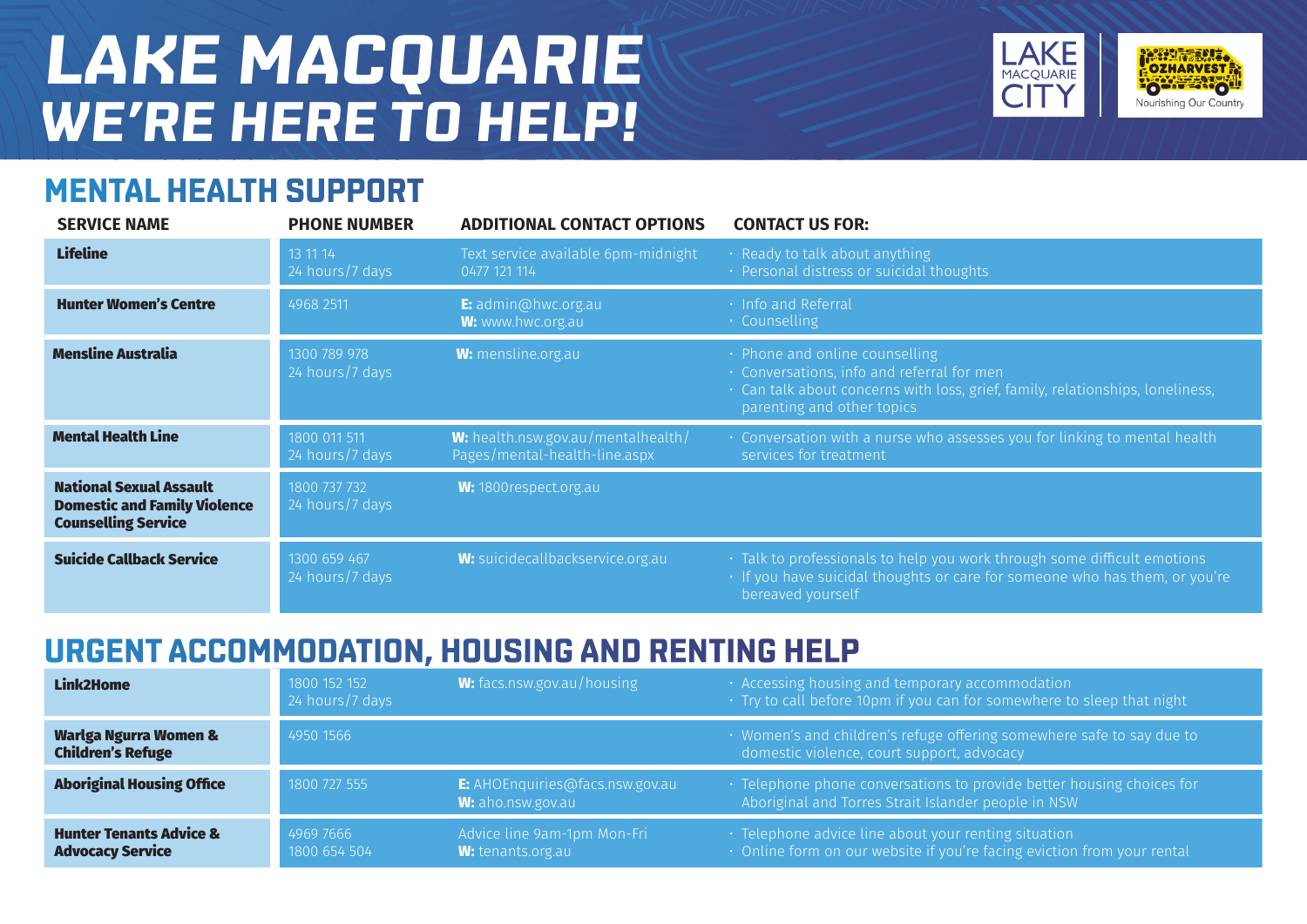## **URGENT ACCOMMODATION, HOUSING AND RENTING HELP**

| <b>SERVICE NAME</b>                                                                     | <b>PHONE NUMBER</b>                                               | <b>ADDITIONAL CONTACT OPTIONS</b>                                                            | <b>CONTACT US FOR:</b>                                                                                                                      |
|-----------------------------------------------------------------------------------------|-------------------------------------------------------------------|----------------------------------------------------------------------------------------------|---------------------------------------------------------------------------------------------------------------------------------------------|
| <b>Matthew Talbot Homeless</b><br><b>Service &amp; Report a Rough</b><br><b>Sleeper</b> | 4961 1411<br>Mon-Fri 9am-5pm                                      | E: mtcwickham@vinnies.org.au<br>Report a rough sleeper $-$<br>W: vinnies.org.au/RoughSleeper | · Linking rough sleepers and men into longer term accommodation.<br>Able to link you with other support options if required                 |
| <b>Our Backyard - car to home</b><br>project                                            | 0402 155 586<br>7 days a week from 4pm                            | <b>W:</b> ourbackyard.info                                                                   | · Free food, sleep in your car safely, showers and social conversations                                                                     |
| <b>NOVA for Women &amp; Children</b>                                                    | Intake referral<br>1800 769 654<br>General enquiries<br>4023 5620 | <b>E:</b> intake@novawomen.org.au<br>W: novawomen.org.au                                     | $\cdot$ If facing loss of your home or rental - Women's refuges and supported tempo-<br>rary accommodation. Following all safety guidelines |

#### **NEIGHBOURHOOD CENTRES AND INFORMATION AND REFERRAL**

| <b>Belmont Neighbourhood Centre</b>                      | 4947 0031                                                 | W: bnc.asn.au/we-are-here-to-help                                                  | · Info and referral<br>• Phone and online services                                                                                                         |
|----------------------------------------------------------|-----------------------------------------------------------|------------------------------------------------------------------------------------|------------------------------------------------------------------------------------------------------------------------------------------------------------|
| <b>Edgeworth Memorial</b><br><b>Neighbourhood Centre</b> | 4958 2801 or<br>49658406                                  | W: emnc.org.au                                                                     | · Conversations about young people and families during tough times<br>· Info and referral                                                                  |
| <b>Multicultural Neighbourhood</b><br><b>Centre</b>      | 4965 5291<br>Mon and Tues<br>9.30am-5pm<br>Wed 9.30am-4pm | <b>W:</b> mncinc.org.au<br>Search for us on Facebook too                           | · Help for multicultural young people and their families, aged 12-17<br>· Info and Referral<br>• Online English learning classes                           |
| <b>Northern Settlement Services</b>                      | 4969 3399                                                 | E: nss@nsservices.com.au<br><b>W:</b> nsservices.com.au                            | • Help for migrants and refugees in Newcastle and Lake Macquarie                                                                                           |
| <b>Southlake Community Services</b>                      | 4973 7000                                                 | <b>E:</b> info@southlakecommunityservices.org<br>W: southlakecommunityservices.org | Contact us for info                                                                                                                                        |
| <b>Swansea Community Cottage</b>                         | 4971 1229<br>$Mon$ – Fri 9am-4pm                          | E: manager@swanseaacc.com.au<br>W: swanseacommunitycottage.com.au                  | · Childcare services for essential workers and families who can use it<br>• May help with vouchers for paying bills if you chat to us over the phone       |
| <b>Sugarvalley Neighbourhood</b><br><b>Centre</b>        | 4953 1667<br>$Mon$ – Fri 9am-3pm                          | W: sugarvalleync.org.au                                                            | · Food parcels, free shower and laundry facilities, computer use and<br>printing, info and referral, JP services                                           |
| <b>The Place: Charlestown</b><br><b>Community Centre</b> | 4032 5500                                                 | E: admin@theplacecharlestown.org.au<br>W: theplacecharlestown.org.au               | · Referral to local activities and groups<br>• Online and face to face programs for young parents and seniors                                              |
| <b>Woodrising Neighbourhood</b><br><b>Centre</b>         | 4959 4624<br>$Mon$ – Fri 9am-3pm                          | <b>E:</b> admin@woodrisingnc.org.au                                                | · Food pantry and personal care items<br>· Conversations about your money, debt, finances, or gambling<br>• Conversations around young people and families |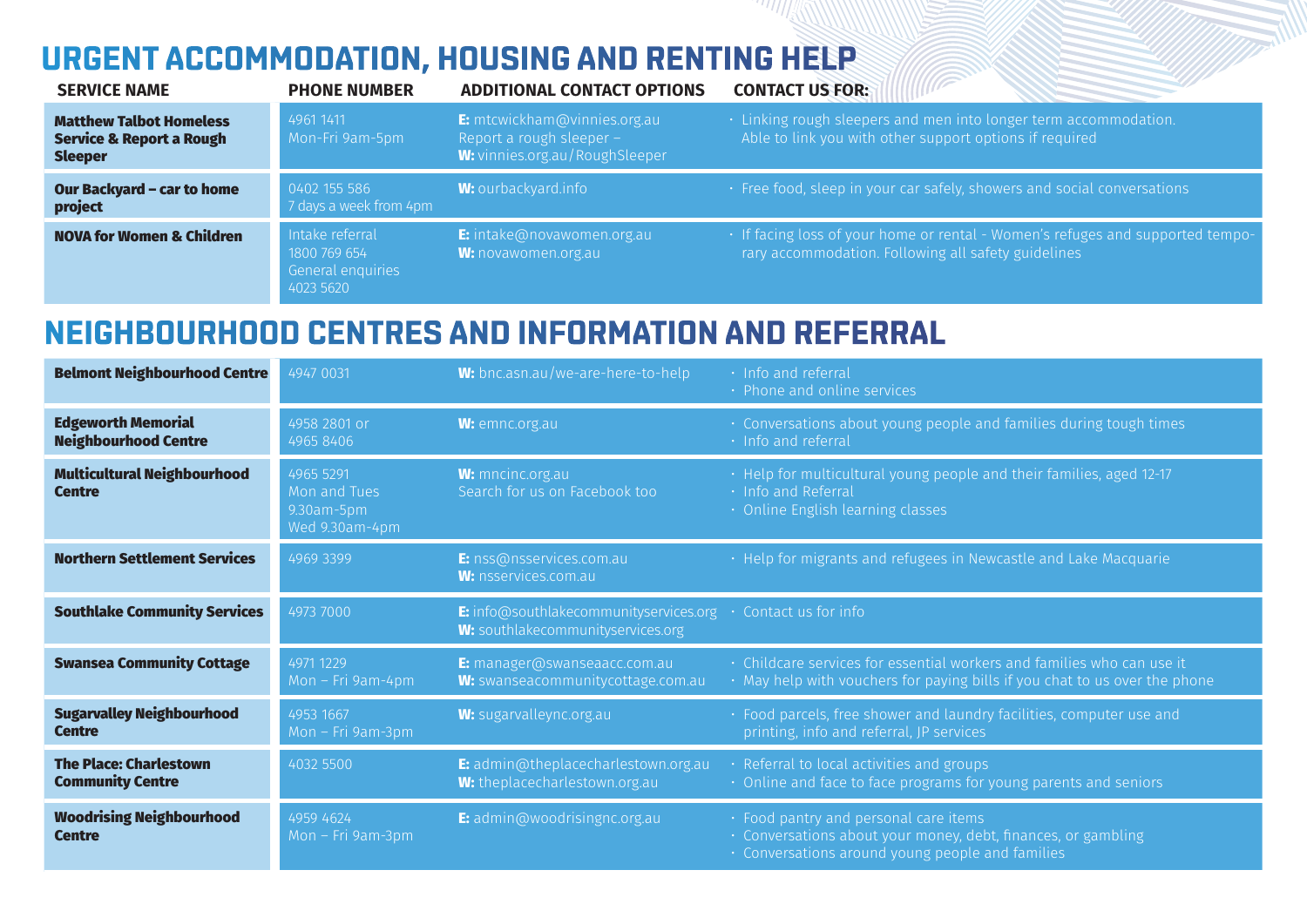#### **FAMILY HELP**

| <b>SERVICE NAME</b>                                                     | <b>PHONE NUMBER</b>                                 | <b>ADDITIONAL CONTACT OPTIONS</b>                                         | <b>CONTACT US FOR:</b>                                                                                                                                                           |
|-------------------------------------------------------------------------|-----------------------------------------------------|---------------------------------------------------------------------------|----------------------------------------------------------------------------------------------------------------------------------------------------------------------------------|
| <b>Eastlakes Family Support</b><br><b>Service</b>                       | 4943 9255                                           | E: staff@efss.org.au<br>W: efss.org.au                                    | · Family support<br>$\cdot$ Staying home leaving violence<br>· Conversations around your finances                                                                                |
| <b>Community Activities</b><br><b>Lake Macquarie</b>                    | 4950 3888                                           | E: calmfamilysupport@calm.org.au<br>W: calm.org.au                        | $\cdot$ Family support<br>· General advice and information                                                                                                                       |
| <b>Muloobinba Family Support</b><br><b>Services</b>                     | 4969 5299                                           | E: admin@muloobinba.org.au<br><b>W:</b> muloobinba.org.au                 | · Vouchers for electricity bills<br>• Phone consultations around parenting, child and family help<br>· Aboriginal service                                                        |
| <b>Family Relationship Centre</b>                                       | 4016 0566<br>Free call 1300 736 966                 | E: newcastlefrc@interrelate.org.au                                        | • Counselling, relationship support, parenting programs, family<br>relationships dispute mediation. No referral needed.<br>$\cdot$ Free service $\cdot$ Phone or online meetings |
| <b>The Canopy</b>                                                       | 4954 5277                                           | E: childfamilyteam@thecanopy.org.au<br>W: thecanopy.org.au                | $\cdot$ Helping families in Northlakes area. Help to make positive changes you would<br>like for your family. Any family members can call. Phone or online conversations         |
| <b>Parent Line NSW</b>                                                  | 1300 130 052<br>Mon - Fri 9am-9pm<br>Saturday 4-9pm | <b>W:</b> parentline.org.au                                               | • Contact us for free phone counselling for parents and carers of children<br>aged 0-18                                                                                          |
| <b>Samaritans Child &amp; Family</b><br><b>Support and Kinship Care</b> | 0428 166 119                                        | <b>W:</b> samaritans.org.au/service_category/<br>children-family-services | Parenting support with home visits or phone<br>· Kinship and grandparents as parents support                                                                                     |

# **DOMESTIC VIOLENCE**

| <b>NOVA for Women &amp; Children</b> | 1800 769 654                    | <b>E:</b> intake@novawomen.org.au<br>W: novawomen.org.au/contact<br>Online referrals accepted                     | • Support for escaping domestic violence                                                                                                                 |
|--------------------------------------|---------------------------------|-------------------------------------------------------------------------------------------------------------------|----------------------------------------------------------------------------------------------------------------------------------------------------------|
| <b>NSW Domestic Violence Line</b>    | 1800 656 463<br>24 hours/7 days | helpline                                                                                                          | <b>W:</b> facs.nsw.gov.au/domestic-violence/ $\cdot$ Conversations over the phone for women about domestic violence<br>(abusive unhealthy relationships) |
| <b>Survivors R Us</b>                | 4953 7108                       | Open Wed and Thurs 9am-4pm<br><b>E:</b> survivors@survivorsrusincorporated.com<br>W: survivorsrusincorporated.com | $\cdot$ Discount food items, furniture, toys, personal care items                                                                                        |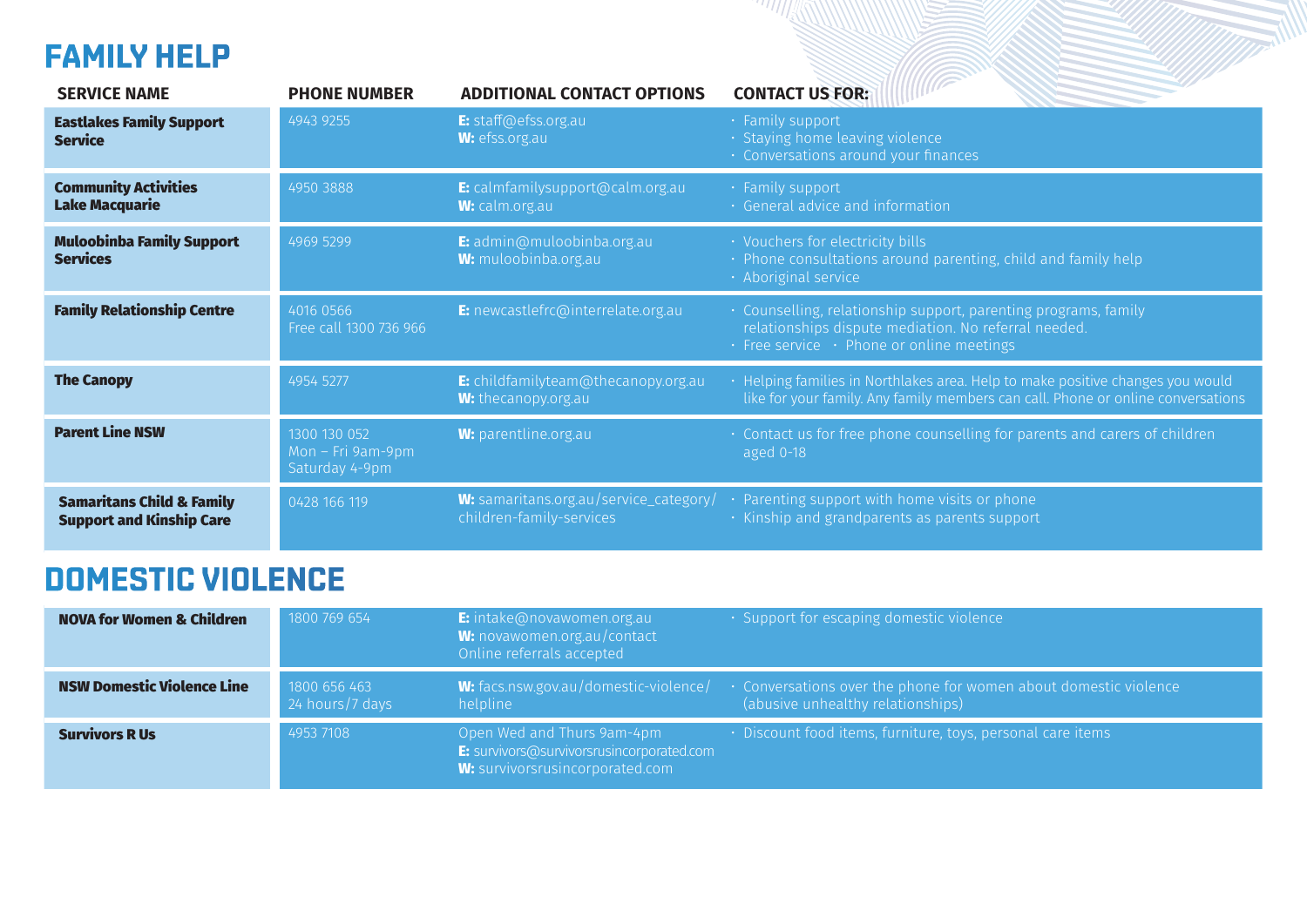#### **HELP WITH MONEY AND BILLS**

| <b>SERVICE NAME</b>                                | <b>PHONE NUMBER</b>                                                              | <b>ADDITIONAL CONTACT OPTIONS</b>                                                             | <b>CONTACT US FOR:</b>                                                                                                 |
|----------------------------------------------------|----------------------------------------------------------------------------------|-----------------------------------------------------------------------------------------------|------------------------------------------------------------------------------------------------------------------------|
| <b>Financial Information Service</b><br><b>NSW</b> | 132 300 Mon - Fri<br>8am-5pm                                                     | <b>W:</b> servicesaustralia.gov.au/<br>individuals/services/financial<br>-information-service | · Info on how to manage financial matters                                                                              |
| <b>National Debt Helpline</b>                      | 1800 007 007                                                                     | W: ndh.org.au/debt-problems-covid19/<br>Mon – Fri $9.30$ am-4.30pm                            | Help to tackle debt, independent, free and confidential conversations about<br>money                                   |
| <b>Salvation Army Emergency</b><br><b>Relief</b>   | 1300 371 288                                                                     |                                                                                               | · Accessing vouchers to help pay for important things like bills, petrol,<br>groceries                                 |
| <b>Samaritans Emergency Relief</b>                 | Toronto 4959 7857<br>Tue, Wed, Fri 9.30-12<br>noon and 1-3pm,<br>Thu 9.30-12noon |                                                                                               | $\cdot$ May help with vouchers for paying bills such as phone bills, chemist bills,<br>utility bills                   |
| <b>CAP - Christians Against</b><br><b>Poverty</b>  | 1300 227 000                                                                     | <b>W:</b> capaust.org                                                                         | $\cdot$ Help to tackle debt $\cdot$ Free $\cdot$ Confidential discussions<br>• Help with Budgeting to a debt-free life |

#### **FREE MEALS AND LOW COST GROCERIES**

| <b>Baptist Care Windale</b>                       | 4032 4810                    | 1/24 South St, Windale                                                                      | $\cdot$ Free takeaway meals on Monday or Wednesday $\cdot$ Low cost groceries<br>· Free breakfasts Mon-Thurs · \$2 lunch on Mondays 11.30am                                  |
|---------------------------------------------------|------------------------------|---------------------------------------------------------------------------------------------|------------------------------------------------------------------------------------------------------------------------------------------------------------------------------|
| <b>Hunter Multicultural</b><br><b>Communities</b> | 4960 8248                    | 2a Platt Street, Waratah<br>W: huntermulticultural.org.au/multicul-<br>tural-meals-service/ | · Subsidised meal delivery service                                                                                                                                           |
| <b>Merrigum Outreach Windale</b>                  | 0492 429 749                 | 2 Talinga Close, Windale                                                                    | · Morning Tea/Lunch 9.30am-12.30pm                                                                                                                                           |
| <b>DARA home delivery</b>                         | 4979 1339                    | W: dara.org.au/home-delivery                                                                | · Free meal home delivery weekly                                                                                                                                             |
| <b>Our Community Place</b>                        | 4958 7251 or<br>0432 331 284 | E: coordinator@ourcommunityplace.<br>org.au                                                 | · Free chilled cooked meals available on Mondays or Wednesdays from Baptist<br>Care, Windale or contact neighbourhood centre for frozen meals Mon - Fri<br>9am-3pm           |
| <b>Food n Friendship</b><br><b>Warners Bay</b>    | 4947 4325                    | <b>E:</b> foodnfriendship@gmail.com                                                         | · Low cost groceries and food, fresh fruit, vegetables, personal items,<br>cleaning products                                                                                 |
| <b>Belmont Community Care</b>                     | 0491 631 450                 | 25-27 Maude Street, Belmont<br>Monday nights from 6pm                                       | · Free takeaway meal every Monday night at 6pm                                                                                                                               |
| <b>Southlake FoodCare</b>                         | 0432 580 059                 | 61 Freemans Drive, Cooranbong<br>Mon 9.30-11.30am<br>Wednesday 10am-1pm                     | · Wednesday free bread, fruit, vegetables, long-life milk and non-perishables.<br>If you can afford \$10 donation welcomed<br>· Free haircuts through Community Hair Project |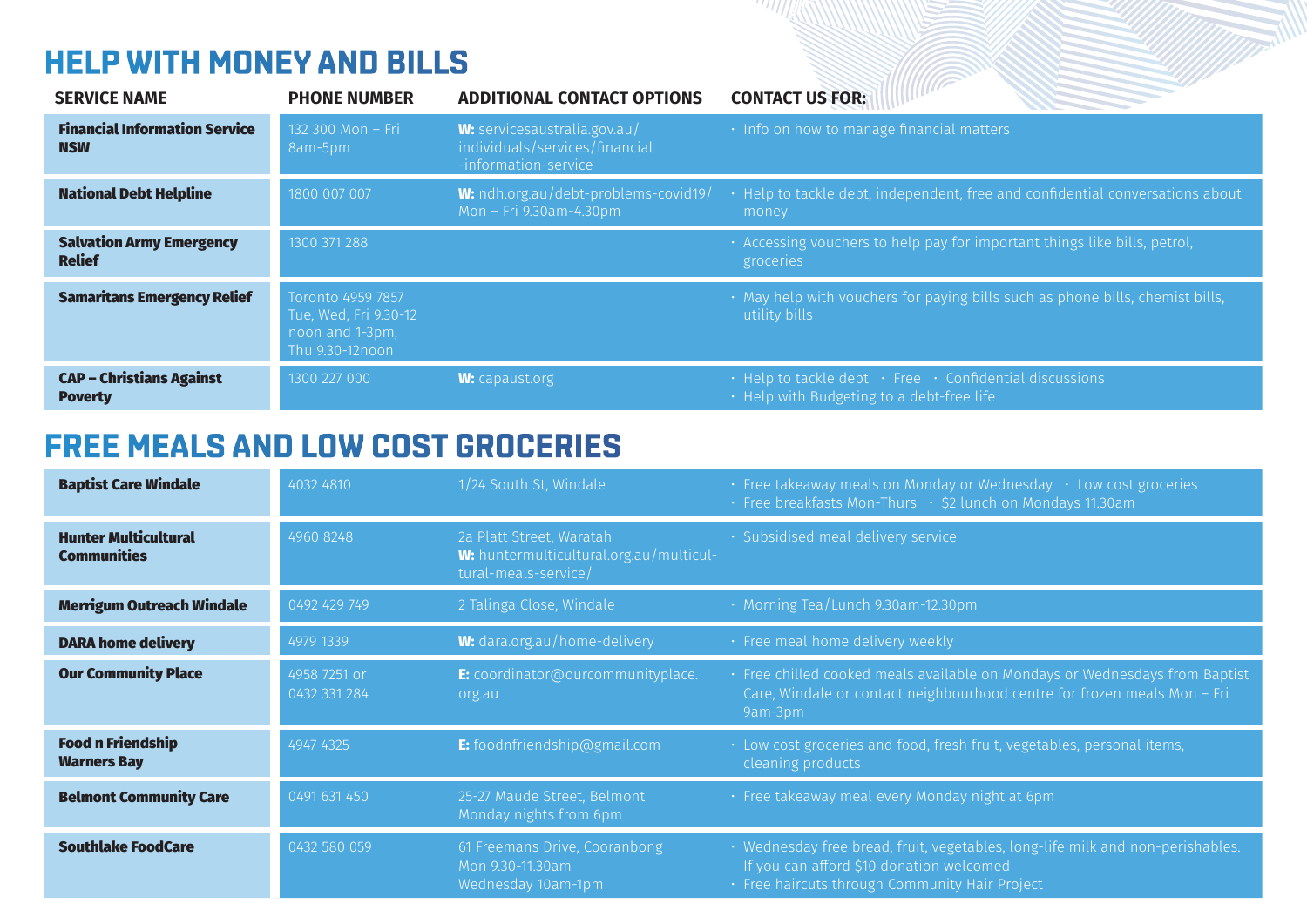#### **FREE MEALS AND LOW COST GROCERIES**

| <b>SERVICE NAME</b>             | <b>PHONE NUMBER</b> | <b>ADDITIONAL CONTACT OPTIONS</b>                                          | <b>CONTACT US FOR:</b>                                                                        |
|---------------------------------|---------------------|----------------------------------------------------------------------------|-----------------------------------------------------------------------------------------------|
| <b>New Day Christian Church</b> | 4959 4891           | 2 Day St. Toronto<br>Thursday mornings 9am-1pm                             | • Free bread, cheap groceries, cheap fruit and vegetables                                     |
| <b>Mum's Cottage</b>            | 4953 4105           | <b>E:</b> $\alpha$ dmin@mumscottage.org.au<br><b>W:</b> mumscottage.org.au | . Free phone support conversations/counselling, groceries available on Fridays<br>$12 - 1$ pm |

## **HEALTH AND MEDICAL**

| <b>Family Planning NSW</b>         | 4929 4485    | Online appointments – fpnsw.org.au<br>Free call 1300 658 886 E: talkline@fpnsw.org.au | $\cdot$ Sexual and reproductive health services for all ages<br>$\cdot$ Help over phone or online video appointments, face to face if necessary |
|------------------------------------|--------------|---------------------------------------------------------------------------------------|-------------------------------------------------------------------------------------------------------------------------------------------------|
| <b>Aboriginal Medical Services</b> | 1800 292 225 | $\blacksquare$ W: awabakal.org $\blacksquare$                                         | · Health assessments, diabetes support, GP issues, mental health care plans,<br>scripts · Phone services · Aboriginal service                   |

#### **HELP WITH ADDICTIONS**

| St Vincent De Paul Alcohol and<br>other drugs                                      | $0466$ 476 279 | <b>E:</b> CCCP.Newcastle@vinnies.org.au | $\cdot$ Alcohol and other drugs – for help accessing and maintaining treatment<br>$\cdot$ If aged 18 and over                                                                                   |
|------------------------------------------------------------------------------------|----------------|-----------------------------------------|-------------------------------------------------------------------------------------------------------------------------------------------------------------------------------------------------|
| <b>Lake Macquarie Financial</b><br>and Gambling Help<br><b>Counselling Service</b> | 4950 5108      | <b>E:</b> financial@woodrisingnc.org.au | $\cdot\,$ Free service to assist if you are overwhelmed with financial or gambling $^{\dagger}$<br><b>CONCERTIS</b><br>$\cdot$ Also a service for those who care for people with these concerns |

#### **LEGAL**

| <b>Ageing &amp; Disability Abuse</b><br><b>Helpline</b> | 1800 628 221<br>Mon $-$ Fri 9am-5pm |                                                                               | <b>W:</b> ageing disability commission.nsw.gov.au $\cdot$ Report and find info on abuse and neglect                                                                              |
|---------------------------------------------------------|-------------------------------------|-------------------------------------------------------------------------------|----------------------------------------------------------------------------------------------------------------------------------------------------------------------------------|
| <b>LawAccess NSW</b>                                    | 1300 888 529                        | W: lawaccess.nsw.gov.au                                                       | · Support in court, advocacy, have specialists available for Aboriginal women,<br>or multicultural women. Leave us a message or email 4953 4105 and we'll<br>return your contact |
| <b>Hunter Community Legal</b><br><b>Centre</b>          | Free call 1800 650 073<br>4040 9120 | New people welcomed Mon, Wed and<br>Fri 9.30am-4pm <b>W:</b> hunterclc.com.au | · Free legal advice over phone                                                                                                                                                   |
| <b>Legal Aid NSW</b>                                    | 1300 888 529<br>4929 5482           | <b>W:</b> legalaid.nsw.gov.au                                                 | · Free legal help if dealing with issues that relate to COVID-19 public health laws<br>and restrictions such as employment, family law, parenting problems, fines                |
| <b>Migrant Employment</b><br><b>Legal Service</b>       | 8002 1203<br>Mon $-$ Fri 9am-5pm    | W: mels.org.au/contact                                                        | · Free employment legal advice for migrants, temporary visa holders,<br>multicultural people, people who speak languages other than English                                      |
| <b>Women's Legal Services NSW</b>                       | 1800 810 784                        | $Mon$ – Fri, 9am-5pm                                                          | $\cdot$ Legal advice line give us a call during the day                                                                                                                          |